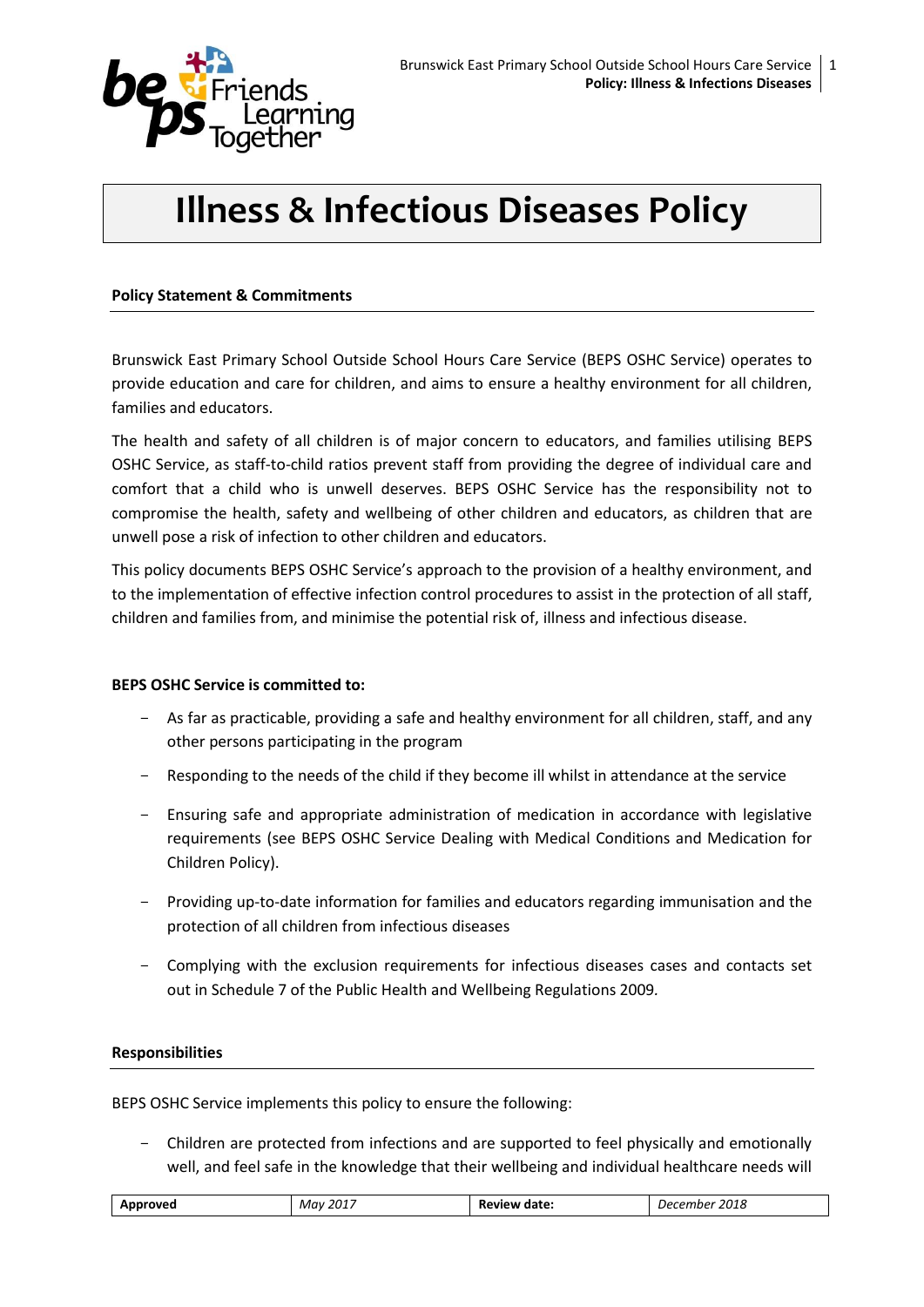be met when they are not feeling well.

- Families are kept informed about their child's wellbeing while at BEPS OSHC Service, and can expect that educators will protect their child from unnecessary exposure to infection, and will care for their child should they become unwell while at BEPS OSHC Service.
- Educators are protected from infection and receive support to understand the issues regarding the care of children who are feeling unwell; maintain communication with families and support them to take responsibility for their child when they are sick; and be provided with information on childhood illness, communicable and notifiable diseases and vaccinations offered to educators at risk.
- The OSHC Management Sub-committee, through the auspices of the School Council will empower the OSHC Coordinator (and educators at BEPS OSHC Service) to take action when they suspect a child is not well enough to be in attendance at BEPS OSHC Service, and support families to cooperate in keeping sick and infectious children away from the Service.

# **To support the BEPS OSHC Service to actively implement this policy, families have a responsibility to ensure the following**:

- Any child with a fever (higher than normal temperature) should be kept at home (or will be sent home) and is required to stay at home fever free for at least 24 hours.
- A child who has been prescribed antibiotics for an acute illness should be kept at home for at least 24 hours.
- A child who is vomiting is kept at home for 24 hours after the cessation of vomiting.
- A child who is experiencing diarrhoea is kept at home for at least 24 hours after the cessation of diarrhea.
- The medical permission included in the **Enrolment Form** is signed before care commences. This allows staff to seek medical, hospital or ambulance assistance for their child and the family will pay for all costs connected with this treatment.
- The **illness/non-critical injury parent notification form** is signed after educators have informed them of the specific incident to demonstrate that they have been notified.
- There are additional provisions for families whose child requires antibiotics:
	- $\circ$  Antibiotics are prescribed to help combat an infection. At times this infection may not be potentially harmful to others but in all instances of an infection, a child's immunity to other illnesses is lowered.
	- o Children are required to be cared for away from BEPS OSHC Service for the first 24 hours upon commencement of a course of antibiotics, unless the child fits the criteria for being 'well' AND the condition is not at significant risk of transmission, such as a urinary tract infection, otitis media (ear infections), prophylaxis (preventative) antibiotic use.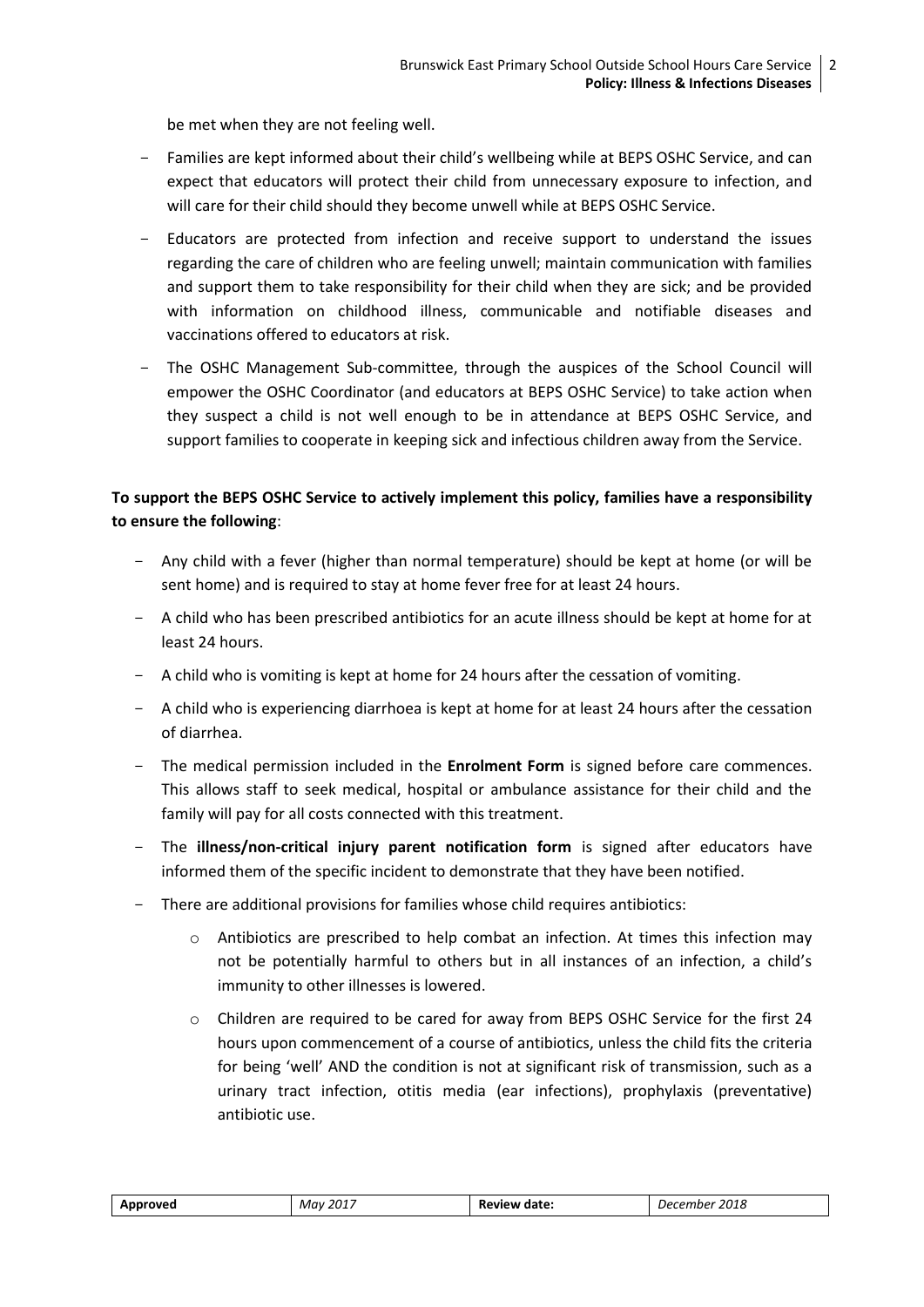| Amoebiasis (Entamoeba      | Influenza & Influenza type   | Salmonella, Shigella      |
|----------------------------|------------------------------|---------------------------|
| histolytica)               | illnesses                    | Severe Acute Respiratory  |
| Campylobacter              | Leprosy                      | Syndrome (SARS)           |
| Chickenpox                 | <b>Measles</b>               | Streptococcal infection   |
| Conjunctivitis             | Meningitis (bacteria – other | (including scarlet fever) |
| Diarrhoea                  | than meningococcal           | Tuberculosis              |
| Diphtheria                 | meningitis)                  | Typhoid fever (including  |
| Hand, foot and mouth       | Meningococcal infection      | paratyphoid fever)        |
| disease                    | Mumps                        | Verotoxin producing       |
| Haemophilus influenza type | Pertussis (whooping cough)   | Escherichia coli (VTEC)   |
| B (Hib)                    | Poliomyelitis                | Worms (Interstinal)       |
| Hepatitis A                | Ringworm, scabies,           |                           |
| Herpes                     | pediculosis (head lice)      |                           |
| Impetigo                   | Rubella (German measles)     |                           |
|                            |                              |                           |

## **Infectious Diseases Cases requiring exclusion periods from BEPS OSHC Service include**

#### **Identifying signs and symptoms of illness**

It is important to remember that educators are not health care professionals and are unable to diagnose an illness. However, educators are to be aware of symptoms that may indicate possible infection or serious medical illness or condition. The publication *Staying Healthy in Child Care*  recommends being alert to the following symptoms:

- severe, persistent or prolonged coughing (child goes red or blue in the face, and makes a high-pitched croupy or whooping sound after coughing)
- severe, breathing trouble
- yellowish skin or eyes
- unusual spots or rashes
- patch of infected skin (crusty skin or discharging yellow area of skin)
- feverish appearance
- unusual behaviour (child is cranky or less active than usual, cries more than usual, seems uncomfortable or just seems unwell)
- frequent scratching of the scalp or skin

| <b>b</b> oroved | 2017<br>Mav | date:<br><b>PVIEW</b><br><b>KE</b> | 2018<br>.nbe <sup>.</sup><br>. JPC<br>. |
|-----------------|-------------|------------------------------------|-----------------------------------------|
|                 |             |                                    |                                         |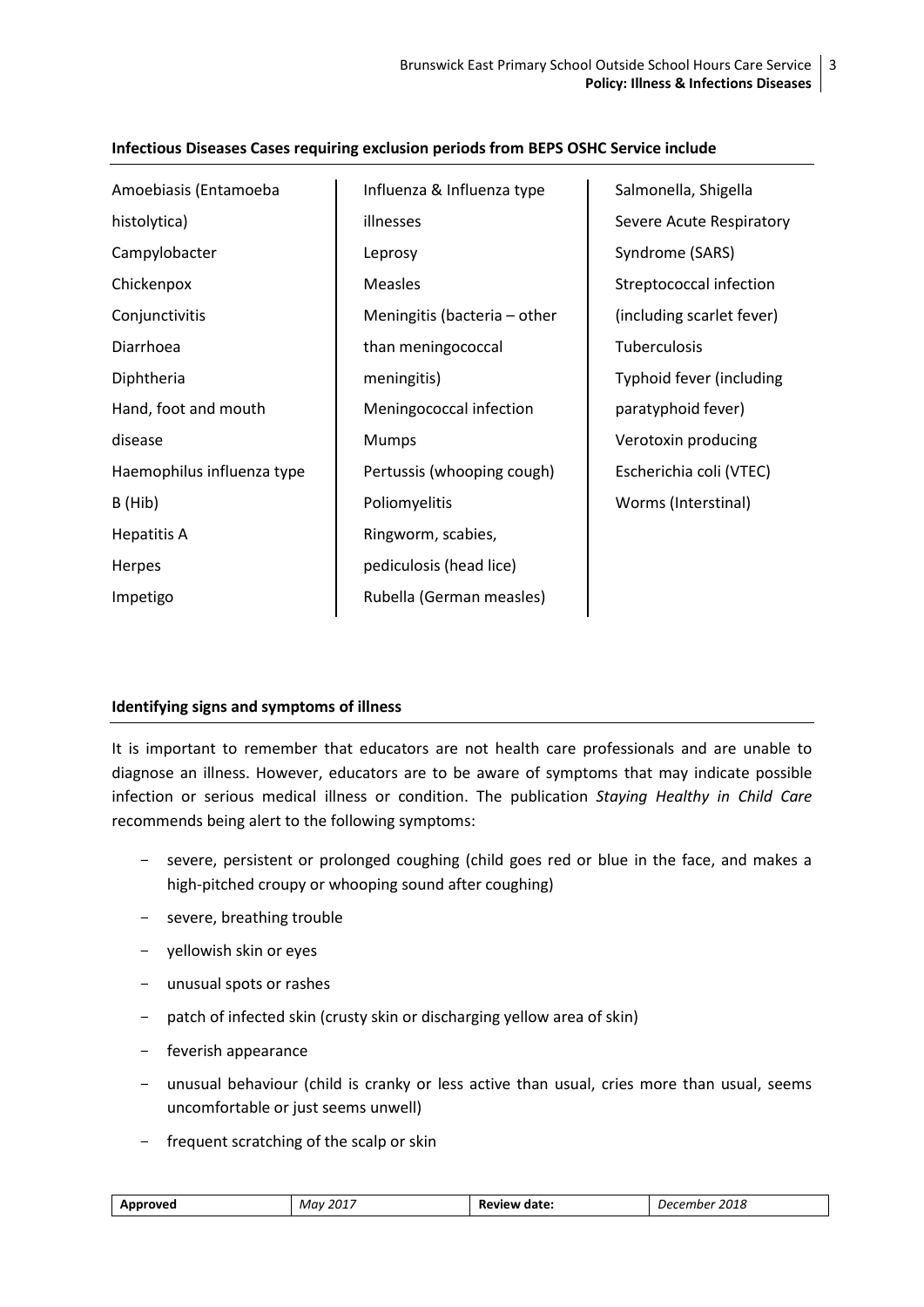- sore throat or difficulty in swallowing
- headache, stiff neck
- loss of appetite.

#### **Procedures for When an Educator believes that a Child is Unwell**

If a child attending the program becomes ill the parent/caregiver will be contacted.

- Children who are unwell cannot be educated or cared for at BEPS OSHC Service, to safeguard the health of other children and educators.
- A child who has any of the following symptoms cannot be admitted to BEPS OSHC Service:
	- discoloured ear, eye or nasal discharge
	- an undiagnosed rash
	- high temperature
	- infectious sores or diseases (in this case children will need doctor's clearance before readmission to BEPS OSHC Service)
	- vomiting and/or abnormally loose bowel actions for that child (exclude for 24 hours after last bout). BEPS OSHC Service will contact the public health unit when tweo or more children or educators present with a gastroenteritis illness at the same time.
- To reduce the risk of spreading infection, children will not be accepted at BEPS OSHC Service, or will be sent home from BEPS OSHC Service if they display any of the symptoms listed above, and if the child is generally unwell and not coping with normal routine as determined by the OSHC Coordinator and/or educators.
- Children must stay at home for the recommended period of exclusion for infectious diseases cases and contacts as listed in Schedule 7 of the Public Health and Wellbeing Regulations 2009.
- The OSHC Coordinator or an educator will telephone the family and discuss their concerns.
- The parent will be asked to collect the child if, in the OSHC Coordinator's judgment, the child is too ill to continue the session at BEPS OSHC Service, or may be suffering an infectious disease.
- In the event that no parent can be contacted, the emergency contact person as listed on the child's enrolment form will be contacted.
- Educators concerned will document details of signs and symptoms, observations and record of contact or attempted contact with the parents, in the **illness/non critical injury parent notification form** kept in the administration office.
- When the parent arrives to collect the child, the parents must read and sign the **illness/noncritical injury parent notification form**.

| Reviewed: | .<br><sup>201.</sup><br>Mav | <b>Next</b><br>t review date: | 2018<br>Mav |
|-----------|-----------------------------|-------------------------------|-------------|
|           |                             |                               |             |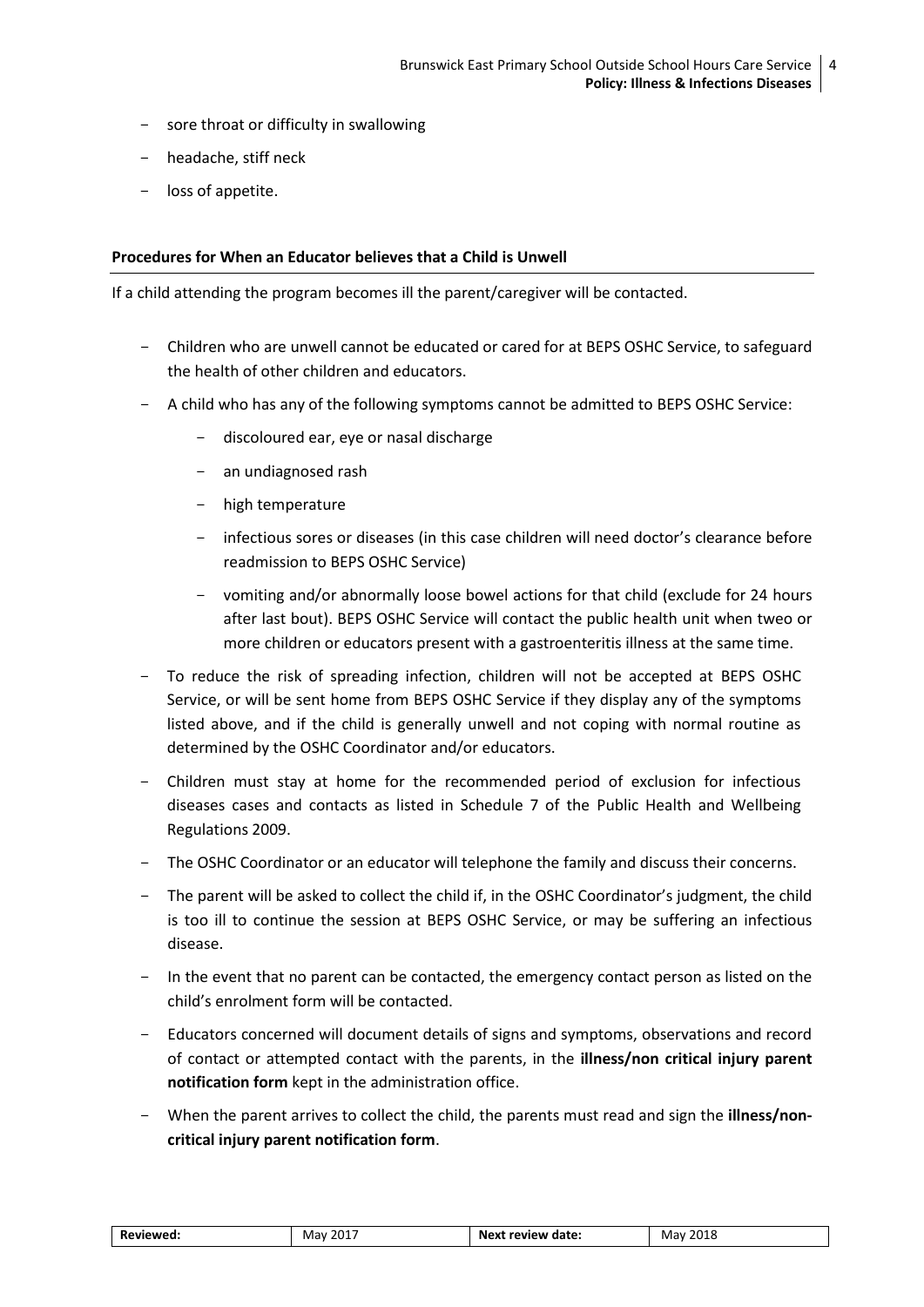- In the event that no contact can be made with either a parent or emergency contact person, it shall be at the discretion of the OSHC Coordinator to seek medical attention.
- The parents of the child shall be responsible for medical costs incurred. It shall be a condition of enrolment that parents sign the authority for the OSHC Coordinator to seek medical attention for their child on their behalf.

#### **Procedures for dealing with illness**

BEPS OSHC Service do not have separate facilities for the care of sick children, and educators are not able to provide the one-to-one care and support that a sick child requires to ensure their health and wellbeing. In the event of illness, the following procedures apply:

- A suitably equipped and labelled first aid kit (as recommended by the Department of Education and Early Childhood Development) is maintained in a readily accessible position, available for educators who hold first aid qualifications.
- Each suspected illness is assessed and appropriate first aid is applied as soon as practicable if applicable.
- Children are monitored and recorded for any further signs or symptoms of illness.
- Where a child requires further medical treatment, the families will be contacted as soon as practicable.
- Where a child requires medical or hospital assistance the Department of Education and Training , as the regulatory authority, will be notified.
- All illnesses will be documented using the appropriate form provided.
- Families and the community will be notified of the occurrence of any infectious disease at BEPS OSHC Service through a notice in the main entrance.
- In the event of an outbreak of a communicable disease at BEPS OSHC Service, educators, families, visitors and the Department of Health and Human Services will be notified immediately and in accordance with the National Health & Medical Research Council (NHMRC) recommended notifiable diseases, to help minimise the number of people who become unwell.

### **Procedures for Dealing with Infectious Diseases**

Children at BEPS OSHC Service are at risk of catching coughs and colds because of increased exposure to infections a mixed-age-group setting. BEPS OSHC Service will therefore provide information to families about infection control requirements, including hygiene and respiratory etiquette. To manage the spread of infectious diseases, the following procedures apply:

| Reviewed: | 2017<br>Mav | Next review date: | 2018<br>Mav |
|-----------|-------------|-------------------|-------------|
|           |             |                   |             |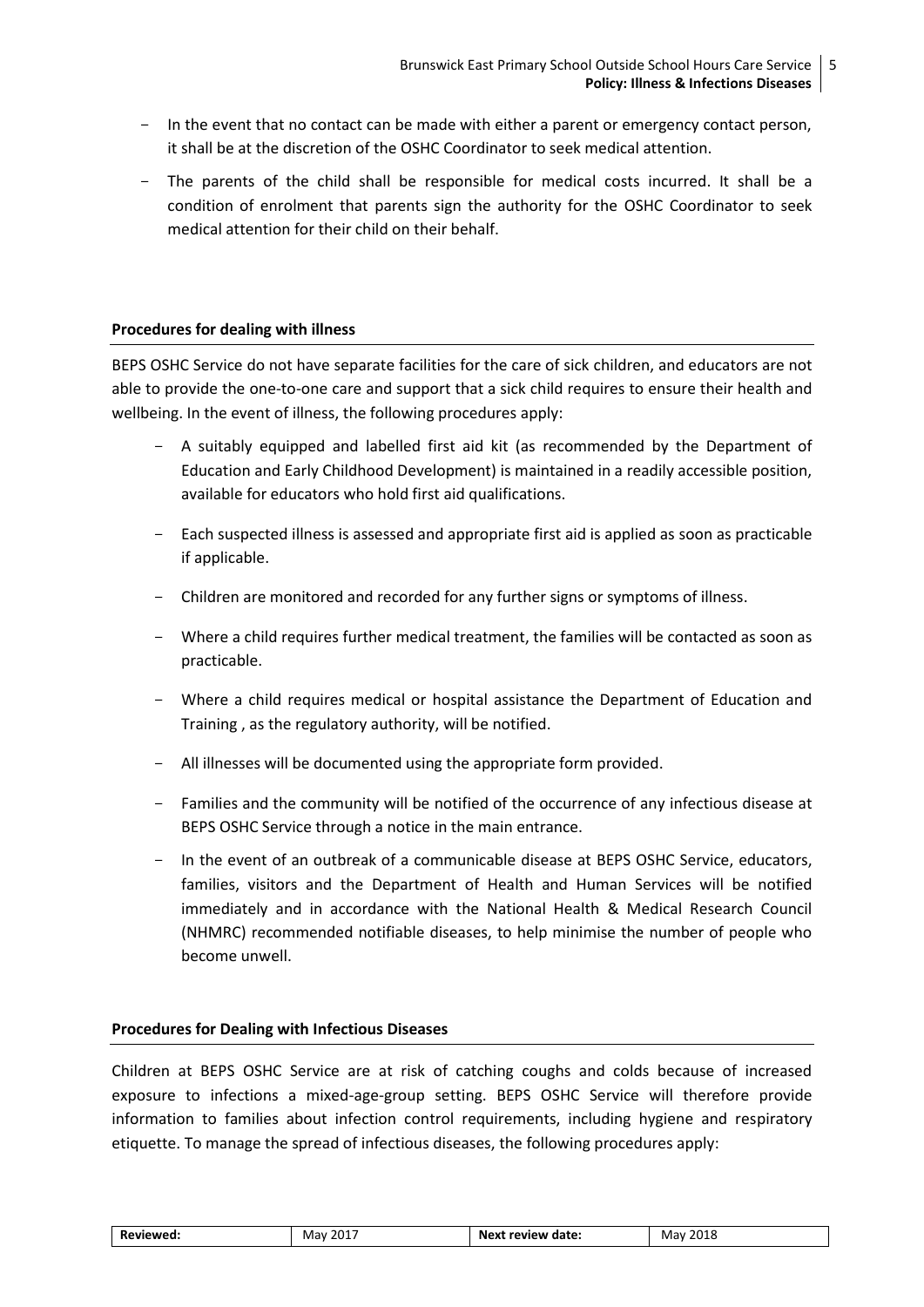- The OSHC Coordinator will ensure that the **Exclusion Table** is part of the family handbook, and is displayed at BEPS OSHC Service.
- Educators will adhere to the exclusion requirements for infectious diseases, as set out in the **Exclusion Table**.
- BEPS OSHC Service will notify families and the community of any outbreak of an infectious disease within the service.
- Educators will request the parent/guardian notify BEPS OSHC Service if their child has an infectious disease.
- BEPS OSHC Service will keep the children's enrolment records up to date, including the immunisation status of each child, by ensuring an enrolment form is completed EACH calendar year for every child.
- Educators will ensure that hygiene is maintained at all times by personally practicing infection control procedures e.g. hand washing, disinfecting toys and equipment where required.
- Children and contacts will be excluded from BEPS OSHC Service when they have an infectious disease, in keeping with the recommended periods of exclusion outlined in the School Exclusion table.
- Families are required to notify BEPS OSHC Service if their child has an infectious disease, and of their child's immunisation status.
- Each family is also required to provide accurate and current information regarding the immunisation status of their child when they commence care and any subsequent changes while they are attending BEPS OSHC Service.

Children may be excluded from the program due to the categories and specified diseases listed by the Department of Human Services earlier in this policy. The most up-to-date list can be found on the Department of Health website at [www.health.gov.au.](http://www.health.gov.au/)

The program also has a copy of 'Staying Healthy in Childcare' Preventing Infectious Diseases in Childcare by the National Health and Medical Research Council available to educators and families.

A notice will also be displayed near the sign-in, sign-out table to notify families if a child or staff member at the program has contracted any of the listed infectious diseases.

# **Procedures for Dealing with High Temperature**

- If a child has a temperature of 37.2 degrees, the child will be monitored and efforts will be made to reduce the temperature. Should the child's temperature increase to between 37.5 and 38 degrees, families will be contacted to collect their child, or arrangements will be made for an ambulance if the child's family/authorised contact cannot collect the child. It should be kept in mind that if other symptoms are present, arranging the collection of the child earlier may be necessary.

| Reviewed: | 2017<br>Mav | Next review date: | 2018<br>Mav |
|-----------|-------------|-------------------|-------------|
|           |             |                   |             |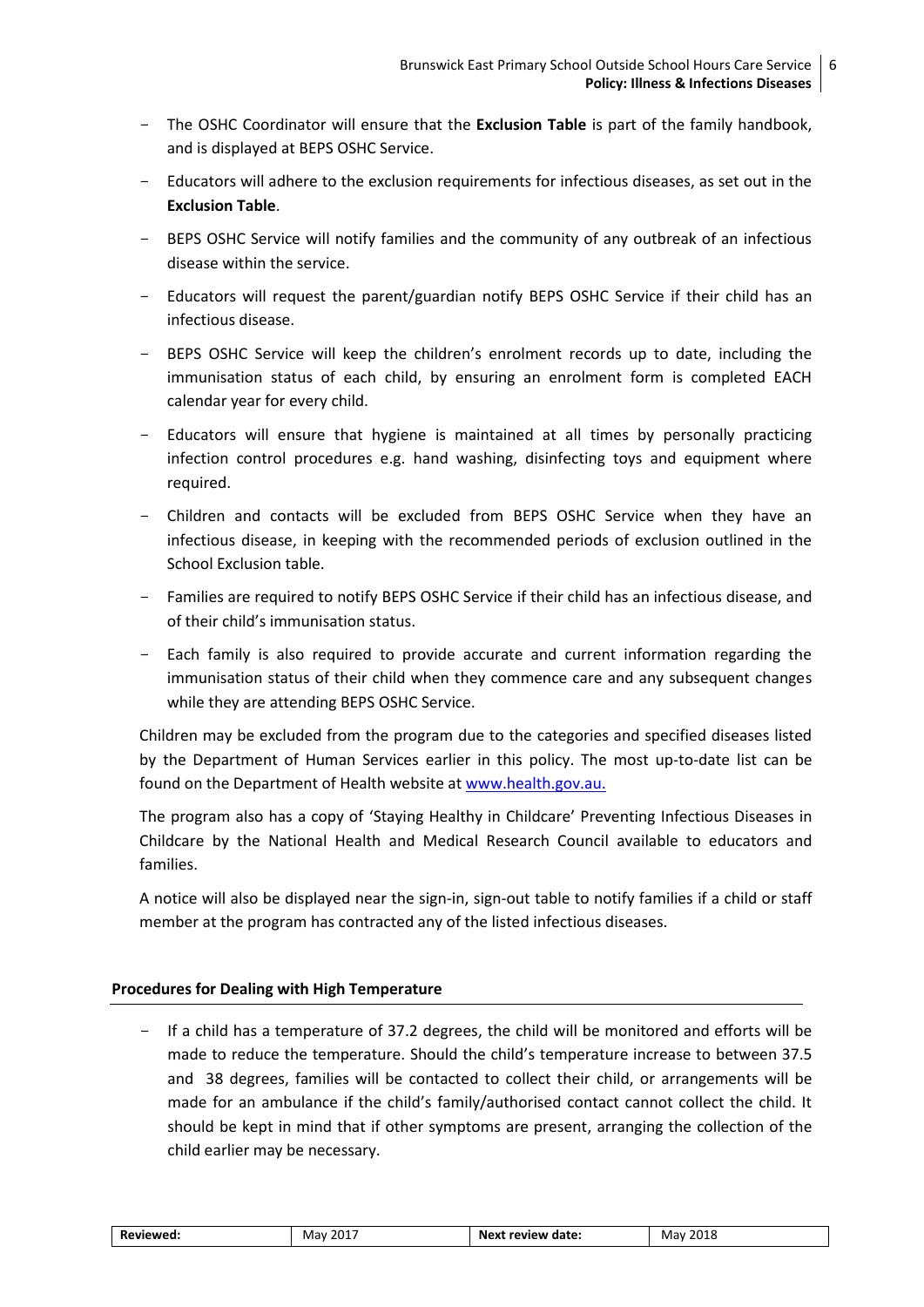- If a child has a temperature of 37.2 degrees and is also displaying signs of ill health, such as drowsiness, paleness, breathing difficulty, passing less urine than usual, or any of the symptoms listed on the exclusion criteria, the child's family/emergency contact will be notified and asked to collect the child from BEPS OSHC Service.
- If the family/emergency contact cannot be contacted to arrange collection of the child, an ambulance will be called. While waiting for the ambulance, the educators will take physical steps to try to reduce the child's temperature such as:
	- removing the child's clothing as appropriate
	- laying the child in a cool placer
	- encouraging the child to drink cool water
	- using a cold/wet face washer.
- Over the counted medications will not be administered to children with a temperature as this may mask signs of serious illness.

# **Procedures for Dealing with Diarrhoea & Vomiting**

In comparison with normal stools, diarrhoea is defined by the Victorian Government Department of Health as either an increase in the number of stools passed in a 24-hour period, or a decrease in their consistency. Diarrhoea can be a particular problem as it is infectious and generally difficult to control. Diarrhoea is not considered to have ceased until the rate of bowel actions has returned to normal for 24 hours, and, after a normally formed stool is passed.

- A child passing loose stools or suspected of being potentially infectious will be required to stay home for a minimum of 24 hours, or until after having passed a solid stool.
- The parents of a child who is returned to BEPS OSHC Service within 24 hours and who continues to pass loose stools may be asked to immediately remove the child from the Service, and in this case the child must not be returned within 24 hours from the collection time.

Vomiting is generally a sign of ill health.

If a child has vomited at home either the night before, overnight or in the morning, we request the child is cared for at home for 24 hours to ensure there are no further signs of illness.

#### **Procedures for Managing Staff Illness & Infectious Diseases**

- If an educator becomes ill while on duty, and circumstances allow, the educator should try to remain on duty until a reliever is in attendance and/or where there are sufficient educators to allow for correct child-educators ratios.

| we<br>.<br>_____ | --<br>$\overline{\phantom{a}}$<br>Mav<br>_____<br>$\sim$ | date.<br>NO.<br>review<br>.<br>______ | . הרי<br>May<br>___<br>__ |
|------------------|----------------------------------------------------------|---------------------------------------|---------------------------|
|------------------|----------------------------------------------------------|---------------------------------------|---------------------------|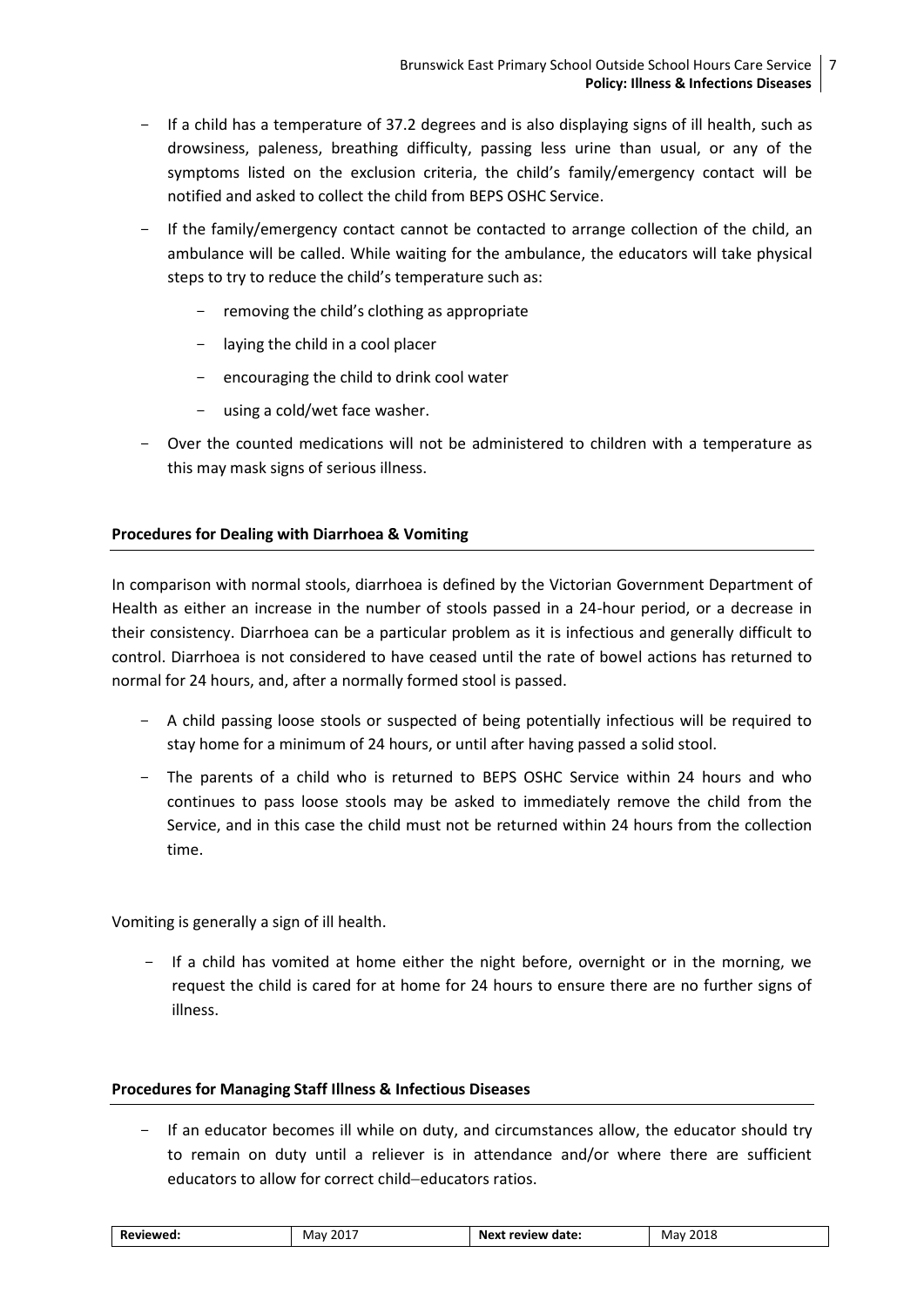- Educators must report any illness or infectious disease to the Coordinator as soon as possible.
- If the illness/infectious disease is of a serious nature, the Coordinator will arrange for medical attention for the educator.
- Educators who are unwell should not attend BEPS OSHC Service for duty. To assist in the smooth running of BEPS OSHC Service, educators are required to notify the OSHC Coordinator, giving as much notice as possible before the start of their shift, of their expected absence, and its likely duration.
- Educators must notify the OSHC Coordinator of contagious illness so that children may be observed for early symptoms. After exposure to contagious illnesses, educators must be aware of the incubation periods and monitor their health.
- Educators will be excluded when they have an infectious disease in line with the recommended periods of exclusion in the School Exclusion table*.*
- Educators with the following symptoms will not attend work or will be replaced and sent home if they start to display these symptoms while at work:
	- discoloured ear, eye or nasal discharge
	- an undiagnosed rash
	- high temperature
	- infectious sores or diseases (in this case children will need doctor's clearance before readmission to BEPS OSHC Service)
	- vomiting and/or abnormally loose bowel actions for that educator.
- If an educator has a work-caused illness, it will be notified to WorkSafe as required by the Occupational Health & Safety Act 2004*.*

#### **Immunisation**

Parents have the right to choose to vaccinate or not to vaccinate their child.

Children with medical contraindications or natural immunity, which are certified in writing by a General Practitioner are exempt from immunisation requirements.

Each child's immunisations status will be recorded by BEPS OSHC Service.

The Victorian Government Department of Health publishes up-to-date information about the primary school immunisation schedule available online at:

[www.health.vic.gov.au/immunisation/factsheets/schedule-victoria.htm](http://www.health.vic.gov.au/immunisation/factsheets/schedule-victoria.htm)

Children who have not been immunised for preventable infectious diseases will have to be excluded if BEPS OSHC Service receives any reports of these illnesses.

| Reviewed: | 2017<br>Mav<br>____ | date.<br>.<br>review<br>Next | 2018<br>Mav<br>___ |
|-----------|---------------------|------------------------------|--------------------|
|-----------|---------------------|------------------------------|--------------------|